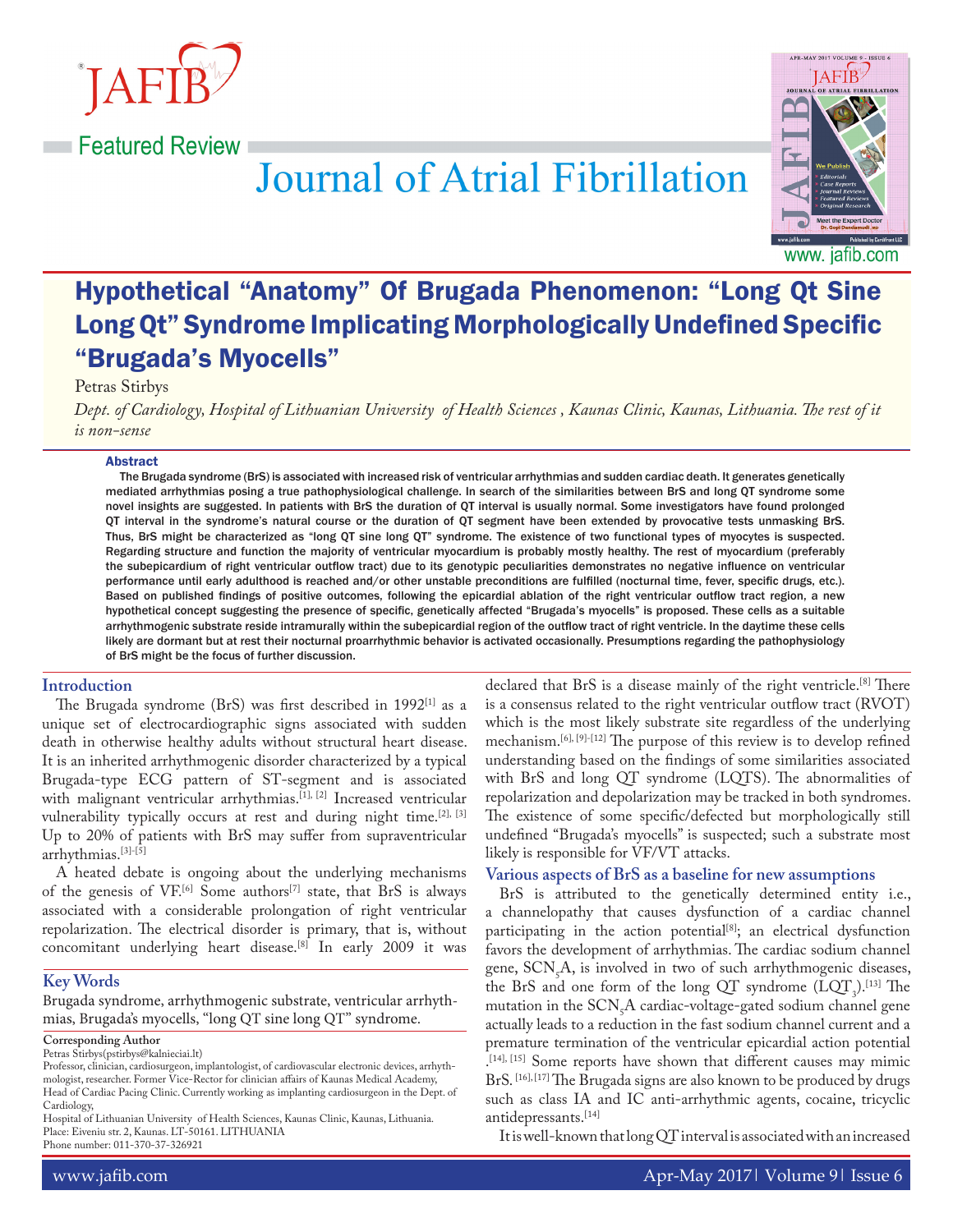#### 2 Journal of Atrial Fibrillation Featured Review Featured Review Featured Review Featured Review

propensity to ventricular arrhythmias.<sup>[18]</sup> The conditions comprising long QT syndrome and the BrS account for a substantial proportion of sudden cardiac deaths when no anatomic abnormalities are found. [19] However the precise mechanism of ventricular fibrillation/ tachycardia (VF/VT) and ECG pattern in patients with BrS remains unresolved.[20] There are theories based on repolarization and depolarization abnormalities.[20]-[22] Excellent insights of Wilde and colleagues[21] have shown have shown support for the repolarization hypothesis as the predominant mechanism underlying BrS. This hypothesis relies on transmural dispersion of repolarization between the right ventricular (outflow tract) endocardium and epicardium.[21] In some prediction models<sup>[23]</sup> both repolarization and depolarizationrelated parameters seems to contribute to VF risk. A third hypothesis based on electrotonic current posits that current-to-load mismatch in the right ventricle and RVOT subepicardium is responsible for ST segment elevation.<sup>[24]</sup> Intermittent functional shift, interference or partial superimposition of repolarization/depolarization processes covering different myocardial regions may be assumed. Transmural inhomogeneity in repolarization is also indicated.[25] Hoogendijk and collegues[11] hypothesize that electrophysiological mechanism of the BrS could cause structural derangements. A comprehensive overview of BrS by Tse et al.[26] provides more insights into elctrophysiological mechanisms of arrhythmogenesis.

BrS seems to occur in individuals with structurally and functionally normal hearts.[8], [27] However, mild structural abnormalities are suspected.<sup>[28]</sup> Study by Nademanee et al.<sup>[29]</sup> suggests that microscopic fibrosis plays a role in the pathophysiology of BrS. Regardless of whether it is a late-stage by-product, or the original primary cause of BrS, this can lead to conduction impairment.<sup>[22]</sup> Whether structural alterations in BrS are primary or secondary is still unknown.[30]

A growing body of evidence suggests that a structural arrhythmogenic substrate underlying BrS may be located in RVOT. [20] Some clinical cases have demonstrated that a component of BrS substrate is functional rather than fixed structural replacement with fibrosis.[20] This viewpoint is favorably supported by the fact that BrStype ECG pattern or VT/VF episodes may be provoked by fever. [12], [31], [32] Prompt and aggressive control of fever by antipyretics is helpful.<sup>[12], [31]</sup> There are reports related to the fever-induced QT interval prolongation and VF episodes while sleeping in healthy individuals.[34]

Three types of repolarization abnormalities have been described but only the coved-type ST-segment elevation (type-1 ECG pattern) renders the diagnostic value.[8], [31] Interestingly, the ECG typically fluctuates over time in Brugada patients, and then can change from type-1 to type-2 or type-3, or even be transiently normal.<sup>[8]</sup> Fragmented or prolonged QRS complexes in the same leads are also observed.[35], [36]

#### **Brief characteristics of QT interval duration**

Cyclic electrical processes in the ventricles consist of two alternating phases – depolarization and repolarization. The QT interval extends from the beginning of the QRS complex up to the end of the T wave. This interval represents the algebraic sum of the individual action potential of the ventricular myocytes, including both depolarization (the QRS complex or QJ interval) and repolarization (the T wave or JT interval).<sup>[37]</sup> Conventional ECG reflects the repolarization of all ventricular myocells.[37]

Commonly the QT intervals in BrS patients fall in the normal

range.[38] Pitzalis and colleagues[7] however have stressed that typical ECG pattern of BrS is characterized by a considerable prolongation of QTc interval in right precordial leads. On the other hand, there is a wide range of QT interval duration that is considered abnormal, without a significant increase in risk.<sup>[39]</sup>

The sleep is accompanied by increased parasympathetic tone or by withdrawal of the sympathetic one<sup>[40], [41]</sup> and prolongs the QT interval independently of the slowing heart rate.<sup>[42], [43]</sup> This information is fundamental in understanding the potential mechanism(s) or VF/ VT at rest or in night time in BrS patients. It is also well-known that marked lengthening of the QT interval is almost inevitably associated with the risk of sudden death and with increased temporal dispersion of repolarization which in turn, increases the duration of vulnerable period as well as decreases the threshold for VF.[19], [37] Temporal dispersal of the repolarization process may occur as a result of premature repolarization of some myocardial cells or as abnormally delayed repolarization of other cells.[37] An appeal to "other cells" by Kenny and Sutton<sup>[37]</sup> might be interpreted as a hint on the potentially existence of conglomerate of specific myocells. The putative accumulation of cells within the circumscribed region of right ventricle might be named as "Brugada's myocells". Likely the mass of "Brugada's myocells" is measurable and powerful enough to induce the dispersion/abnormality of repolarization reflecting on precordial ECGs. Reportedly, the abnormally delayed dispersion of premature ventricular repolarization poses a risk for VF/VT.[39], [44], [45] **Disclosure of arrhythmogenic region by modern treatment and epiloque**

Recent studies have demonstrated beneficial clinical effects achieved by subepicardial substrate ablation over the RVOT.[20], [46] Normalization of the ECG and decreased recurrence of VT/ VF episodes after ablation suggest that the anterior aspect of the RVOT epicardium is the primary site for the arrhythmogenic substrate in patients with  $BrS^{[20]}$ ; electroanatomic substrate is identified by endocardial and epicardial mapping system. According to Veerakul and Nademanee<sup>[6]</sup> we should have more confidence in treating BrS patient subset with catheter ablation alone without implantable cardioverter-defibrillator. Recently, Patocskai, Yoon and Antzelevitch<sup>[16]</sup> have declared that epicardial radiofrequency ablation exerts its beneficial effects by destroying the cells with the most prominent action potential notch, thus eliminating sites of abnormal repolarization and the substrate VT/VF. That is why the genetically altered myocardium eponymously might be entitled as "Brugada's myocells" which potentially represent fundamental arrhythmogenic substrate in genotype-positive patients. In the broad sense the Brugada's myocells might be characterized as containing robust morphological structure, diseased function and unpredictable behavior. The role of specific Brugada's myocells presumably increases due to decreased sympathetic cardiac tone occurring in the night time. Paradoxically – during a night's sleep the "Brugada's myocells" - as VF/VT triggers - demonstrate their activity (fortunately only occasionally) and vice versa - proarrhythmic cells are dormant in the daytime, while patients are awake.

Likely the volumetric parameters of healthy myocardium outweigh en mass the genetically involved one. The latter, i.e the minor part of myocytes potentially is responsible for the inadequacies or dynamic shift/overlap of depolarization/repolarization processes resulting in life-threatening VF/VT. According to some reports<sup>[14], [15]</sup> the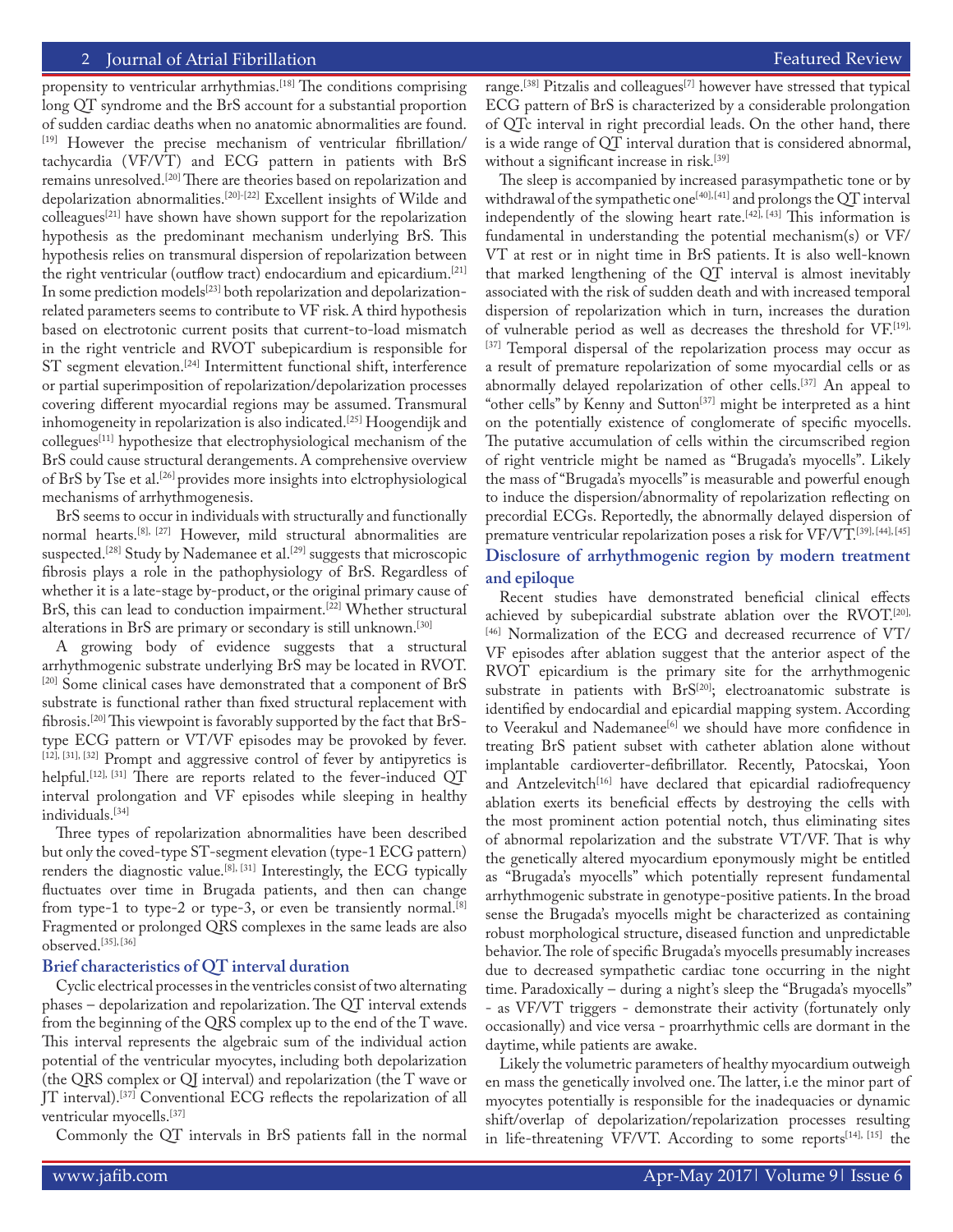### 3 Journal of Atrial Fibrillation Featured Review Featured Review Featured Review Featured Review Featured Review

ECG changes may be transient over time. Subsequently, a vicious interrelationship of repolarization and depolarization processes is dynamic, unstable and unpredictable.

For many years or even throughout the patient's life time the intact myocells as the largest postion of myocardium with considerable heft considerable functional heft contribute to the maintenance of stable heart rhythm. Let's say the duration of QT interval is normal or close to it. Ventricular myocardium is compromised occasionally due to provoked/triggered activity of Brugada's myocells representing quite a small part of ventricular mass. Nocturnal incidental VF/VT episodes could be explained by occasional prolongation of QT interval which reflects the repolarization and depolarization abnormality. Prolongation of QT interval is probably provoked by the state of rest or sleep (due to vagal imbalance), especially in young or in middle aged patients. Such a consideration allows to construe new characteristics of BrS – "long QT sine long QT" syndrome. In general, any shift in duration of QT interval potentially is proarrhythmic.

Temporary or intermittent hyperpolarization facilitating the release of arrhythmia might not be ruled out.

#### **Conclusions**

The presence of specific, genetically implicated, and morphologically undefined ventricular myocells residing subepicardially are yet to be proven. Nocturnal cardiac events in patients with Brugada syndrome most likely manifest due to the triggered activity of putative "Brugada's myocells". These processes are highly influenced by circadian activity of parasympathetic tone. The changes of QT interval are provocative in regards to life-threatening ventricular tachyarrhythmias. Alterations of QT interval, however are not causal per se; they simply reflect mutual interrelationship between the healthy myocardium and relatively small portion of myocells. Taking into account the repolarization and depolarization abnormality in terms of QT duration fluctuation and electrocardiographic dynamicity the Brugada syndrome might be depicted as "long QT sine long QT" syndrome. Meanwhile such a speculative approach to a new explanation of Brugada syndrome remains a topic of discussion.

# **Conflict Of Interests**

None.

## **Disclosures**

None.

#### **References**

- 1. Brugada P, BrugadaJ. Right bundle branch block, persistent ST segment elevation and sudden cardiac death: a distinct clinical and electrocardiographic syndrome. A multicenter report. J. Am. Coll. Cardiol. 1992;20 (6):1391–6.
- 2. Matsuo K, KuritaT, InagakiM, KakishitaM, AiharaN, ShimizuW, TaguchiA, SuyamaK, KamakuraS, ShimomuraK. The circadian pattern of the development of ventricular fibrillation in patients with Brugada syndrome. Eur. Heart J. 1999;20  $(6):465 - 70.$
- 3. Eckardt L, KirchhofP, LohP, Schulze-BahrE, JohnaR, WichterT, BreithardtG, HaverkampW, BorggrefeM. Brugada syndrome and supraventricular tachyarrhythmias: a novel association?. J. Cardiovasc. Electrophysiol. 2001;12  $(6):680-5.$
- 4. Kusano Kengo F, TaniyamaMakiko, NakamuraKazufumi, MiuraDaiji, BanbaKimikazu, NagaseSatoshi, MoritaHiroshi, NishiiNobuhiro, WatanabeAtsuyuki, TadaTakeshi, MurakamiMasato, MiyajiKohei, HiramatsuShigeki, NakagawaKoji, TanakaMasamichi, MiuraAya, KimuraHideo, FukeSoichiro, SumitaWakako, SakuragiSatoru, UrakawaShigemi, IwasakiJun, OheTohru. Atrial fibrillation in patients with Brugada syndrome: relationships of

gene mutation, electrophysiology, and clinical backgrounds. J. Am. Coll. Cardiol. 2008;51 (12):1169–75.

- 5. Sairaku Akinori, YoshidaYukihiko, NakanoYukiko, KiharaYasuki. Ablation of atrial fibrillation in Brugada syndrome patients with an implantable cardioverter defibrillator to prevent inappropriate shocks resulting from rapid atrial fibrillation. Int. J. Cardiol. 2013;168 (6):5273–6.
- 6. Veerakul Gumpanart, NademaneeKoonlawee. Will we be able to cure Brugada syndrome?. Heart Rhythm. 2016;13 (11):2159–2160.
- 7. Pitzalis V, AnaclerioM, JacovielloM, ForleoC. QT-interval prolongation in right precordial leads. J Amer Coll Cardiol. 2003;42:1632–1637.
- 8. Brugada Pedro, BenitoBegoña, BrugadaRamon, BrugadaJosep. Brugada syndrome: update 2009. Hellenic J Cardiol. 2009;50 (5):352–72.
- 9. Veerakul Gumpanart, NademaneeKoonlawee. Brugada syndrome: two decades of progress. Circ. J. 2012;76 (12):2713–22.
- 10. Mizusawa Y, WildeAA. Arrhythmogenic disorder of genetic origin: Brugada syndrome. Circ Arrhyth Electrophysiol. 2012;5:606–616.
- 11. Hoogendijk Mark G. Diagnostic dilemmas: overlapping features of brugada syndrome and arrhythmogenic right ventricular cardiomyopathy. Front Physiol. 2012;3.
- 12. Manohar Sandhya, DahalBinaya Raman, GitlerBernard. Fever-Induced Brugada Syndrome. J Investig Med High Impact Case Rep. 2015;3 (1).
- 13. Cerrone M, CrottiL, FaggianoG, De MichelisV, NapolitanoC, SchwartzP J, PrioriS G. [Long QT syndrome and Brugada syndrome: 2 aspects of the same disease?]. Ital Heart J Suppl. 2001;2 (3):253–7.
- 14. Mattu Amal, RogersRobert L, KimHyung, PerronAndrew D, BradyWilliam J. The Brugada syndrome. Am J Emerg Med. 2003;21 (2):146–51.
- 15. Littmann Laszlo, MonroeMichael H, KernsWilliam P, SvensonRobert H, GallagherJohn J. Brugada syndrome and "Brugada sign": clinical spectrum with a guide for the clinician. Am. Heart J. 2003;145 (5):768–78.
- 16. Antzelevitch C, BrugadaP, BrugadaJ, BrugadaR, ShimizuW, GussakI, Perez RieraA R. Brugada syndrome: a decade of progress. Circ. Res. 2002;91 (12):1114– 8.
- 17. Buob Axel, SiaplaourasStephanos, JanzenIngrid, SchwaabBernhard, HammerBernd, SchneiderGünther, KandolfReinhard, BöhmMichael, JungJens. Focal parvovirus B19 myocarditis in a patient with Brugada syndrome. Cardiol Rev. 2002;11 (1):45–9.
- 18. Couderc Jean-Philippe, LopesCoeli M. Short and long QT syndromes: does QT length really matter?. J Electrocardiol. 2010;43 (5):396–9.
- 19. Meyer John S, MehdiradAli, SalemBakr I, KulikowskaAgnieszka, KulikowskiPiotr. Sudden arrhythmic death syndrome: importance of the long QT syndrome. Am Fam Physician. 2003;68 (3):483–8.
- 20. Zhang Pei, TungRoderick, ZhangZuwen, ShengXia, LiuQiang, JiangRuhong, SunYaxun, ChenShiquan, YuLu, YeYang, FuGuosheng, ShivkumarKalyanam, JiangChenyang. Characterization of the epicardial substrate for catheter ablation of Brugada syndrome. Heart Rhythm. 2016;13 (11):2151–2158.
- 21. Wilde Arthur A M, PostemaPieter G, Di DiegoJosé M, ViskinSami, MoritaHiroshi, FishJeffrey M, AntzelevitchCharles. The pathophysiological mechanism underlying Brugada syndrome: depolarization versus repolarization. J. Mol. Cell. Cardiol. 2010;49 (4):543–53.
- 22. Patocskai B, YoonN, AntzelevitchC. Mechanisms underlying epicardial radiofrequency ablation to suppress arrhythmogenesis in experimental models of Brugada syndrome. Doi: 10.1016/j.jacep. 2016;10:11–0.
- 23. Kawazoe Hiroshi, NakanoYukiko, OchiHidenori, TakagiMasahiko, HayashiYusuke, UchimuraYuko, TokuyamaTakehito, WatanabeYoshikazu, MatsumuraHiroya, TomomoriShunsuke, SairakuAkinori, SuenariKazuyoshi, AwazuAkinori, MiwaYosuke, SoejimaKyoko, ChayamaKazuaki, KiharaYasuki. Risk stratification of ventricular fibrillation in Brugada syndrome using noninvasive scoring methods. Heart Rhythm. 2016;13 (10):1947–54.